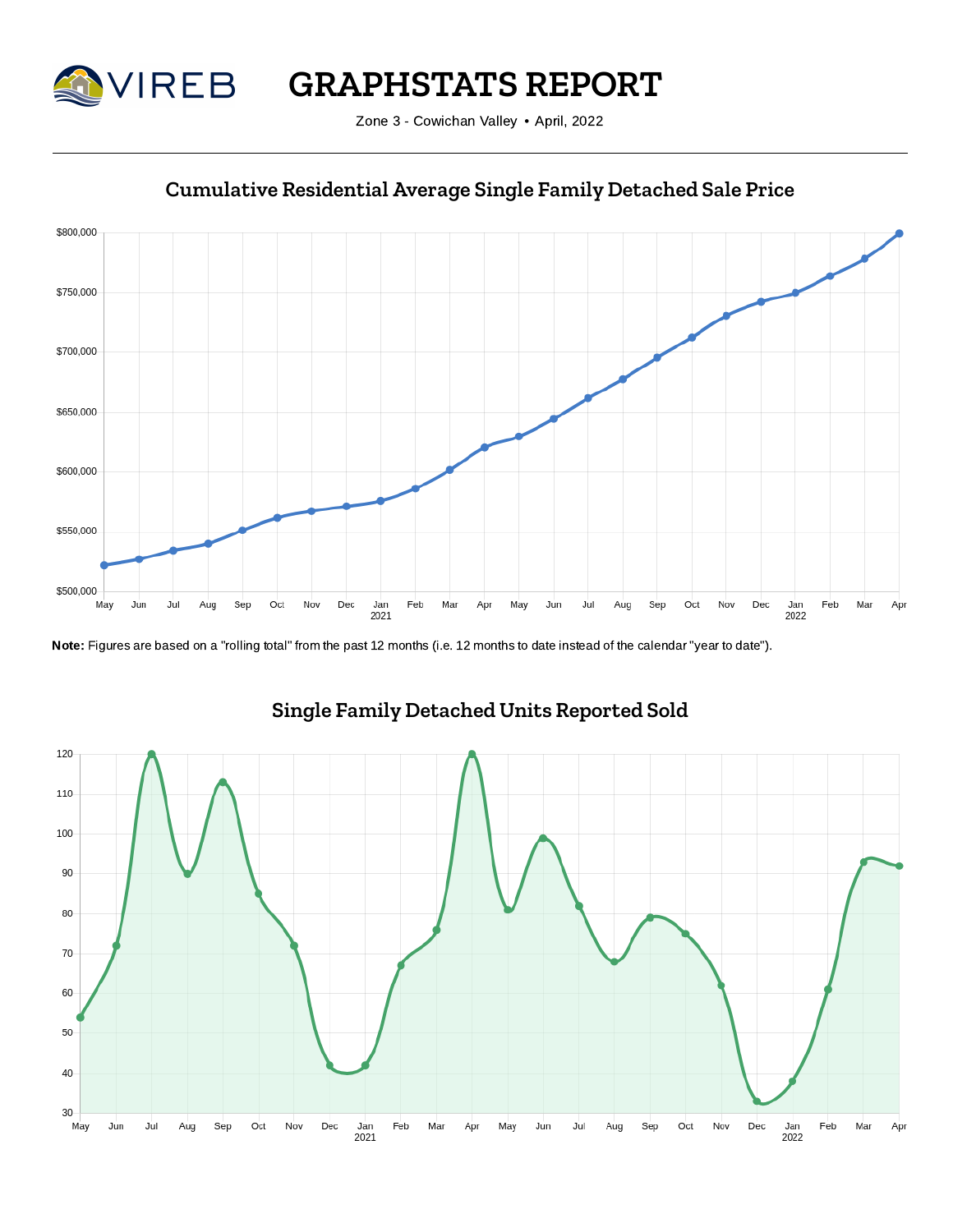

**GRAPHSTATS REPORT**

Zone 3 - Cowichan Valley • April, 2022

## **Comparative Activity by Property Type**

## **Single Family Detached**

|                               |                  | <b>Current Month</b> |            | 12 Months to Date |               |           |  |  |  |
|-------------------------------|------------------|----------------------|------------|-------------------|---------------|-----------|--|--|--|
|                               | <b>This Year</b> | <b>Last Year</b>     | % Change   | <b>This Year</b>  | Last Year     | % Change  |  |  |  |
| <b>Units Listed</b>           | 150              | 113                  | 32.74%     | 1.033             | 1,000         | 3.30%     |  |  |  |
| <b>Units Reported Sold</b>    | 92               | 120                  | $-23.33\%$ | 863               | 953           | $-9.44%$  |  |  |  |
| Sell / List Ratio             | 61.33%           | 106.19%              |            | 83.54%            | 95.30%        |           |  |  |  |
| <b>Reported Sales Dollars</b> | \$84,053,081     | \$87,746,449         | $-4.21%$   | \$689,800,904     | \$591,359,685 | 16.65%    |  |  |  |
| Average Sell Price / Unit     | \$913,620        | \$731,220            | 24.94%     | \$799,306         | \$620,524     | 28.81%    |  |  |  |
| <b>Median Sell Price</b>      | \$870,000        |                      |            | \$761,300         |               |           |  |  |  |
| Sell Price / List Price       | 102.57%          | 105.50%              |            | 104.61%           | 101.70%       |           |  |  |  |
| Days to Sell                  | 15               | 17                   | $-11.76%$  | 21                | 38            | $-44.74%$ |  |  |  |
| <b>Active Listings</b>        | 117              | 67                   |            |                   |               |           |  |  |  |

#### **Condo Apartment**

|                               |                  | <b>Current Month</b> |           | 12 Months to Date |                  |           |  |  |  |
|-------------------------------|------------------|----------------------|-----------|-------------------|------------------|-----------|--|--|--|
|                               | <b>This Year</b> | <b>Last Year</b>     | % Change  | <b>This Year</b>  | <b>Last Year</b> | % Change  |  |  |  |
| <b>Units Listed</b>           | 17               | 17                   | 0.00%     | 145               | 199              | $-27.14%$ |  |  |  |
| <b>Units Reported Sold</b>    | 14               | 13                   | 7.69%     | 143               | 165              | $-13.33%$ |  |  |  |
| Sell / List Ratio             | 82.35%           | 76.47%               |           | 98.62%            | 82.91%           |           |  |  |  |
| <b>Reported Sales Dollars</b> | \$5,900,478      | \$3,541,700          | 66.60%    | \$46,855,612      | \$45,850,773     | 2.19%     |  |  |  |
| Average Sell Price / Unit     | \$421,463        | \$272,438            | 54.70%    | \$327,662         | \$277,883        | 17.91%    |  |  |  |
| <b>Median Sell Price</b>      | \$382,500        |                      |           | \$320,000         |                  |           |  |  |  |
| Sell Price / List Price       | 102.52%          | 100.36%              |           | 103.96%           | 99.11%           |           |  |  |  |
| Days to Sell                  | 18               | 22                   | $-18.18%$ | 16                | 45               | $-64.44%$ |  |  |  |
| <b>Active Listings</b>        | 11               | 17                   |           |                   |                  |           |  |  |  |

### **Row/Townhouse**

|                               |              | <b>Current Month</b> |          | 12 Months to Date |                  |           |  |  |  |
|-------------------------------|--------------|----------------------|----------|-------------------|------------------|-----------|--|--|--|
|                               | This Year    | Last Year            | % Change | <b>This Year</b>  | <b>Last Year</b> | % Change  |  |  |  |
| <b>Units Listed</b>           | 24           | 15                   | 60.00%   | 185               | 160              | 15.62%    |  |  |  |
| <b>Units Reported Sold</b>    | 18           | 16                   | 12.50%   | 161               | 149              | 8.05%     |  |  |  |
| Sell / List Ratio             | 75.00%       | 106.67%              |          | 87.03%            | 93.12%           |           |  |  |  |
| <b>Reported Sales Dollars</b> | \$10,264,300 | \$8,156,030          | 25.85%   | \$87,836,256      | \$63,106,555     | 39.19%    |  |  |  |
| Average Sell Price / Unit     | \$570,239    | \$509,752            | 11.87%   | \$545,567         | \$423,534        | 28.81%    |  |  |  |
| <b>Median Sell Price</b>      | \$552.500    |                      |          | \$529,900         |                  |           |  |  |  |
| Sell Price / List Price       | 102.27%      | 105.43%              |          | 104.62%           | 101.84%          |           |  |  |  |
| Days to Sell                  | 15           | 12                   | 25.00%   | 24                | 36               | $-33.33%$ |  |  |  |
| <b>Active Listings</b>        | 20           | 12                   |          |                   |                  |           |  |  |  |

#### **Land**

|                               |                  | <b>Current Month</b> |            | 12 Months to Date |                  |           |  |  |  |
|-------------------------------|------------------|----------------------|------------|-------------------|------------------|-----------|--|--|--|
|                               | <b>This Year</b> | <b>Last Year</b>     | % Change   | <b>This Year</b>  | <b>Last Year</b> | % Change  |  |  |  |
| <b>Units Listed</b>           | 21               | 23                   | $-8.70%$   | 256               | 237              | 8.02%     |  |  |  |
| <b>Units Reported Sold</b>    |                  | 15                   | -73.33%    | 173               | 281              | $-38.43%$ |  |  |  |
| Sell / List Ratio             | 19.05%           | 65.22%               |            | 67.58%            | 118.57%          |           |  |  |  |
| <b>Reported Sales Dollars</b> | \$2,009,000      | \$7,055,300          | $-71.52\%$ | \$78,044,033      | \$94,099,764     | $-17.06%$ |  |  |  |
| Average Sell Price / Unit     | \$502.250        | \$470.353            | 6.78%      | \$451.122         | \$334,875        | 34.71%    |  |  |  |
| <b>Median Sell Price</b>      | \$421,000        |                      |            | \$330,000         |                  |           |  |  |  |
| Sell Price / List Price       | 108.07%          | 99.81%               |            | 100.52%           | 98.01%           |           |  |  |  |
| Days to Sell                  | 13               | 56                   | -76.79%    | 96                | 184              | $-47.83%$ |  |  |  |
| <b>Active Listings</b>        | 45               | 57                   |            |                   |                  |           |  |  |  |